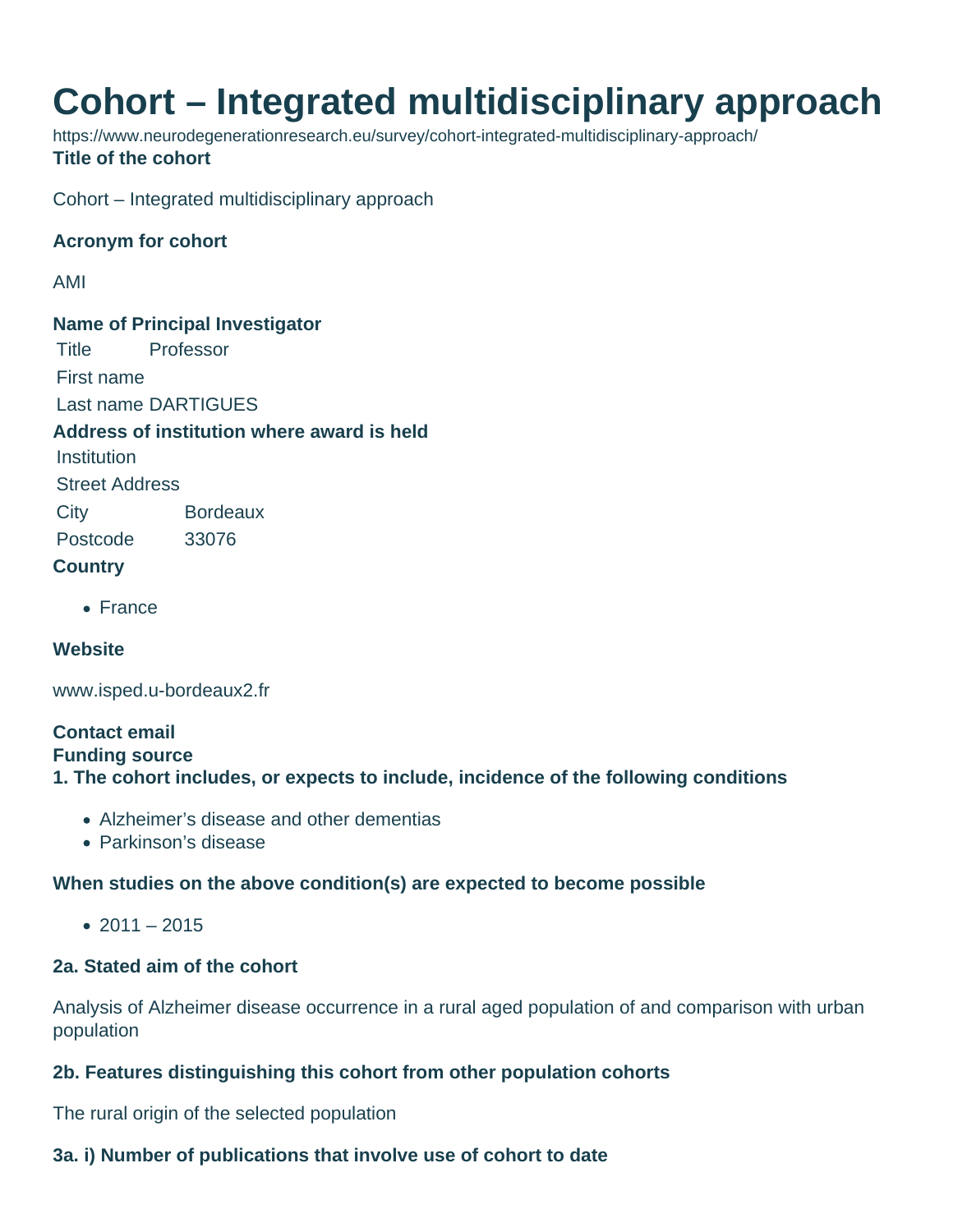#### 0 **3a. ii) Up to three examples of studies to date (PI, Institution, Title of Study)**

prevalence of dementia, prevalence of dependency, happiness, life satisfaction

# **3b. Publication list/link to where data or publications are accessible (if available) 3c. Information (i.e. research findings) expected to be gained from the population cohort**

The main goal is to know if a routinely pesticides using is prone to Alzheimer disease

# **4a. Study criteria: age range of participants at recruitment**

Age in years from: 65 To ('until death' if applicable): until death

# **4b. Study criteria: inclusion criteria**

over 65 years, retired people with an agricultural work before, living in a selected rural area of Gironde

# **4c. Study criteria: exclusion criteria**

not over 65 years, not retired people with an agricultural work before, not living in a selected rural area of Gironde

# **5. Size of the cohort (i.e. number of participants enrolled)**

 $\bullet$  1,000 – 5,000 participants

### **6a. Measures used to characterise participants**

age, gender, professional calendar (pesticides exposition), life conditions, reaction scale to life events, level of work complexity, preference scale of routinisation

# **6b. Additional measures for participants with a clinical disorder 6c. Are there defined primary and secondary endpoints (e.g. defined health parameters)**

###VALUE###

### **7. Study design**

• Prospective cohort

### **8. Cases matched by**

- Other health assessment (specify) / N/A
- Dependency

### **9a. Does the study include a specialised subset of control participants**

• No

**9b. If yes, description of specialised subset of control participants 10a. i) Data collection start date**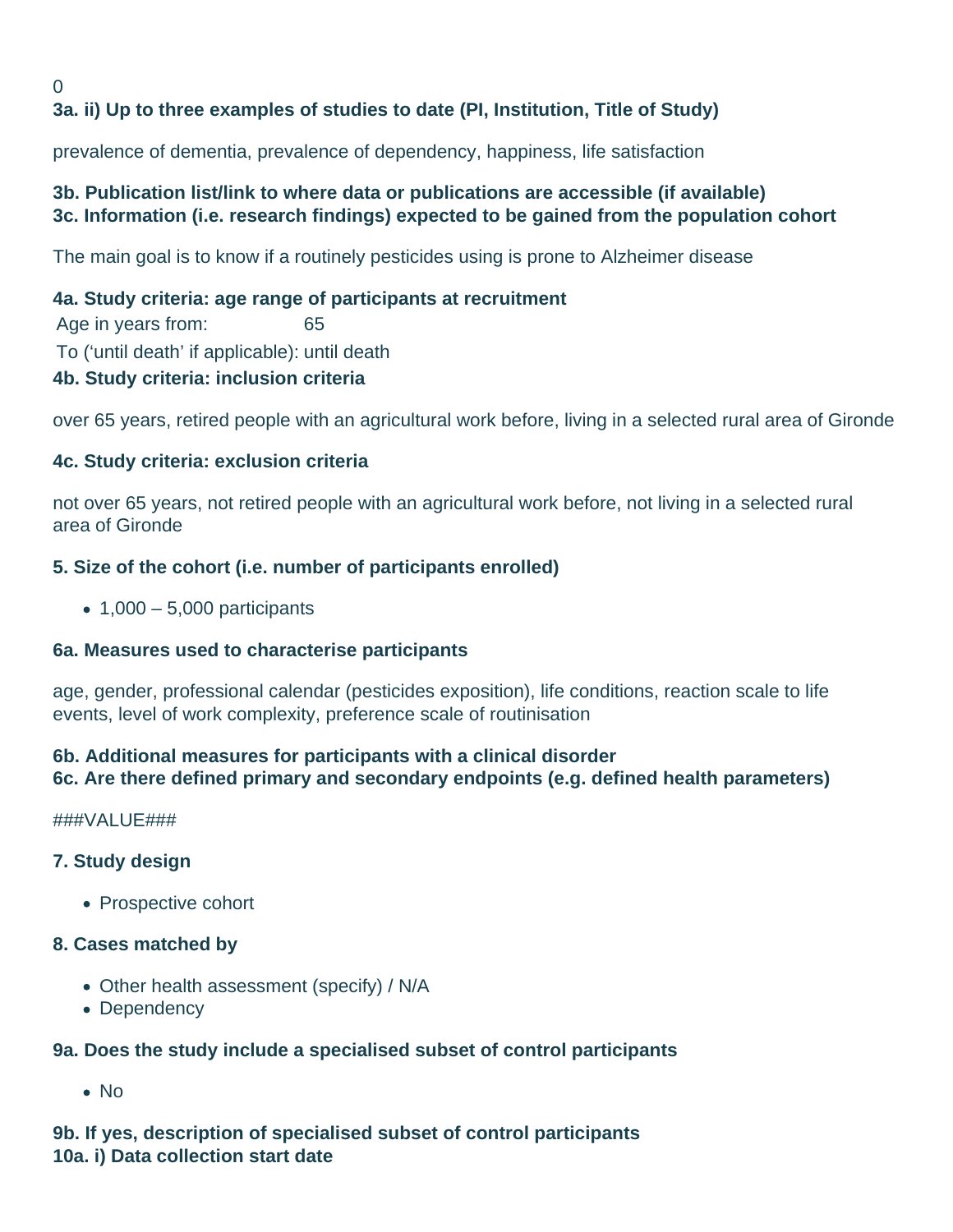#### 01-09-2007

#### **10a. ii) Data collection end date**

01-01-2012

#### **10a iii) Data collection for this study is**

- Data collection ongoing
- Closed to new patients

#### **10b. Plans to continue the cohort study beyond the current projected end date**

Yes – intend to apply for funding

#### **11. Data collected**

- Only through the study
- Through links to other records or registers (such as dental records, police records etc). Please specify
- MSA and Agrica Files

#### **12. System in place to enable re-contact with patients for future studies**

Yes (participants have given permission to be re-contacted via the PIs to ask if they would participate in further studies)

#### **13a. Format and availability of data stored in a database**

Yes/No % available

Data summarised in database Yes Database is web-based on Database on spreadsheet Database is on paper Other (specify)

#### **Language used:**

French

#### **13b. Format and availability of data held as individual records**

Yes/No % available Data held as individual records ves Data is web-based Data held on computer based records Data held on cards